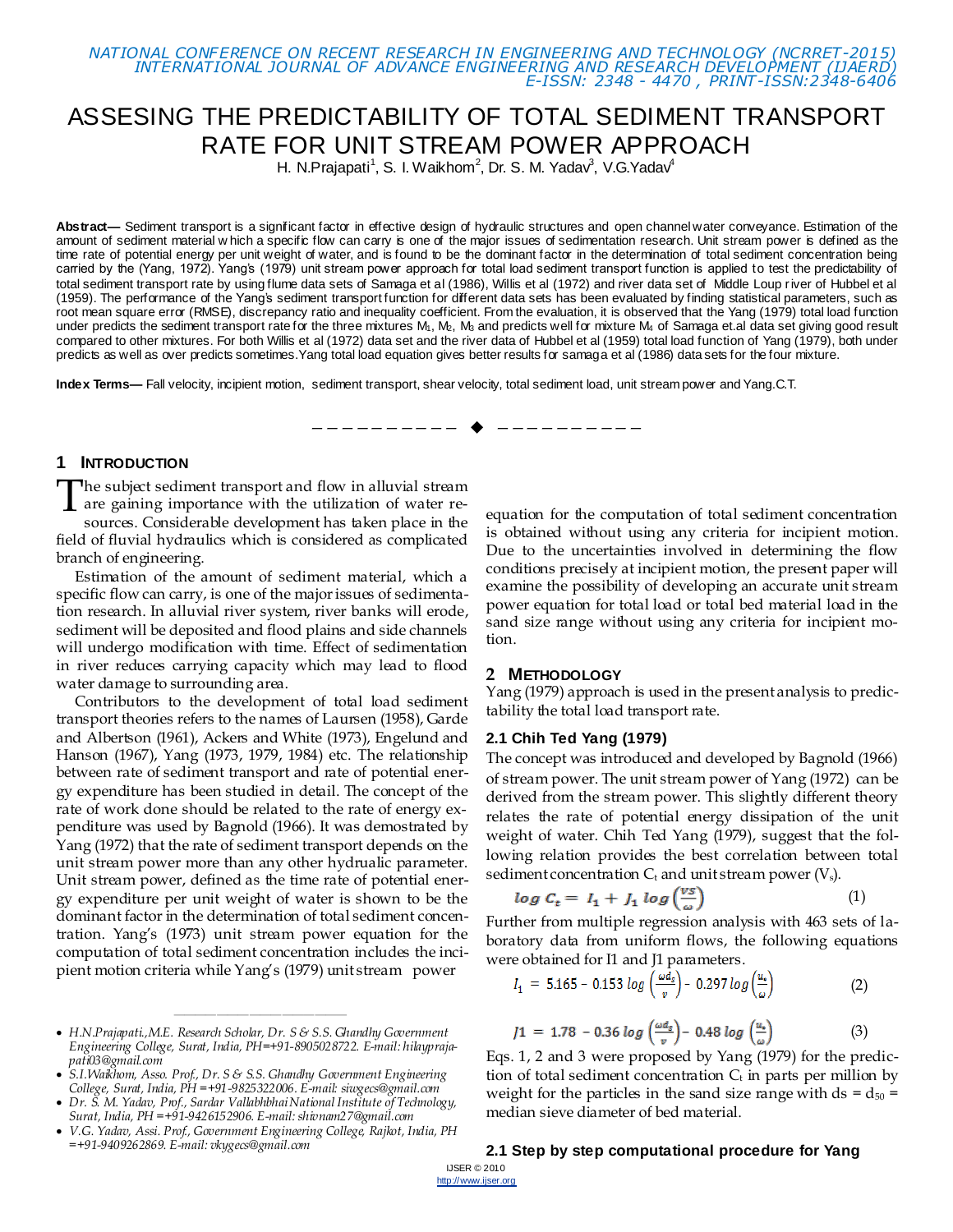**(1979).**

- Input parameter:  $Q$ ,  $D$ ,  $V$ ,  $S$ ,  $g$ ,  $v$ ,  $d_{50}$ .
- $Output: Q_t.$

## **Computational procedure :**

The procedure for the compuatation is summarized as follows:

1. Compute the value of overall shear velocity  $U^*$  from

$$
u_* = (gDS)^{0.5} \tag{4}
$$

2. Galculate fall velocity of sediment particles  $\omega$  using  $d_s = d_{50}$ 

$$
\omega = \left(\frac{10 v}{d_s}\right) \left\{ \left[1 + \left(\frac{0.01 \Delta g d_s^2}{v}\right)\right]^{0.5} - 1 \right\} \tag{5}
$$

- 3. Calculate the factor  $I_1$  from Eq., 2.
- 4. Calculate the factor  $J_1$  from Eq., 3.
- 5. Determine the total sediment transport rate  $Q_t$  in ppm by weight from Eq., 1.

#### **3 DATA COLLECTION**

In the present study following flume and field data sets have been used for testing Yang (1979) approach.

- 1. Samaga et al flume data (1986).
- 2. Willis et al flume data (1972).
- 3. Middle loup river Hubbel et al (1959).

Total load transport rate using Yang (1979) relation are predicted for the four mixtures  $(M_1, M_2, M_3, M_4)$  having different arithmetic mean diameter and standard deviation as given in Samaga et al (1986) flume data set. The value of grain size  $d_{50}$ for the four sediment mixtures are  $M_1 = 0.350$  mm,  $M_2 = 0.290$ mm,  $M_3$  = 0.270 mm and  $M_4$  = 0.200 mm and for Willis et al (1972) grain size  $d_{50} = 0.1$  mm median sieve diameter. However Yang (1979) total load function is also predicted using field data of Middle loup river Hubbel et al (1968). The computed total load transport using flume data are plotted in Fig. 1, 2, 3, 4, 5 and for field data plotted in Fig. 6. Observed and predicted values are plotted in origin to check the predictability of Yang (1979) total load function. Solid line represents the line of equality. Values above the solid line represents values are over prediction and values below the solid line represents the value are under prediction of total load.

#### **4 RESULT ANALYSIS**

From the Fig. 1, it can be observed that the sediment transport rate for mixture  $M_1$  values are below the line of equality so the observed and predicted are plotted in origin graph represent the value are underpredict. While mixture  $M_2$  and  $M_3$  also below the line of equality so the observed and predicted are plotted in origin graph represent the value are underpredict. For the mixture M4 it could be concluded that the shows values are nearer the line of equality so the observed and predicted values are plotted in origin graph represent the good result for M<sup>4</sup> mixture. For laboratory data willis et al (1972) observed vs predicted graph shown in Fig. 5 values are above as well as below

**NCRRET** 

the line of equality. So, the observed and predicted values are plotted in origin graph is over predict as well as under predict and for field data Middle loup river Hubbel et al (1959) origin graph shown in Fig 6 values are above as well as below the line of equality. So the observed and predicted values are plotted in origin graph is over predict as well as under predict. Comparision between observed values and predicted values obtained for Samaga et al (1986) data set is shown in table 1, 2, 3 and 4.





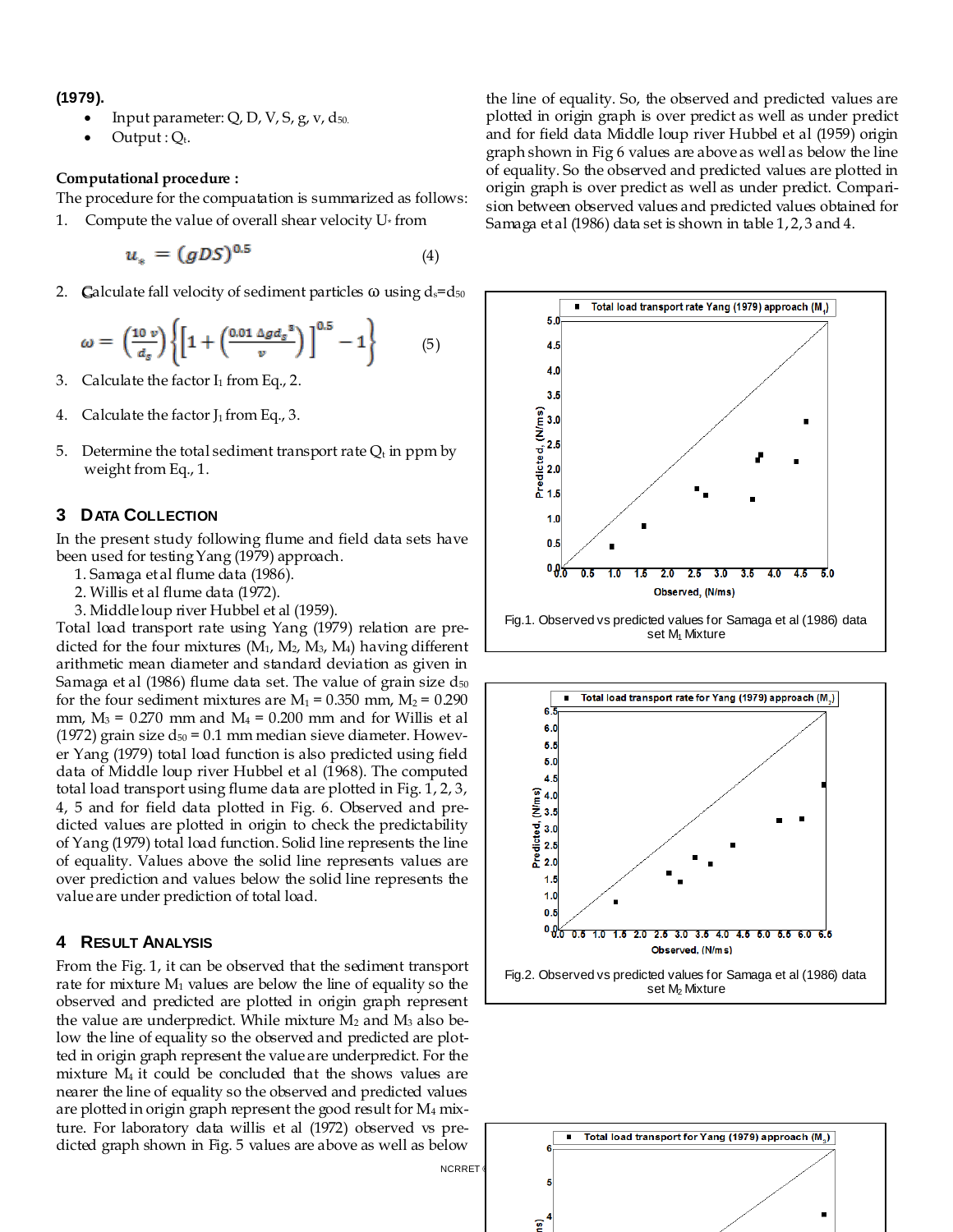



Vms)

TABLE 1<br>Comparision Between Ppredicted Values And Observed VALUES FOR SAMAGA ET AL, DATA SET-M<sub>1</sub>

| Yang Total load transport rate (N/ms)<br>$M_1$ Mixture |       |             |                |  |  |
|--------------------------------------------------------|-------|-------------|----------------|--|--|
|                                                        |       |             |                |  |  |
| 1                                                      | 1.545 | 0.866663404 | -43.90528127   |  |  |
| 2                                                      | 2.546 | 1.628463012 | -36.03837345   |  |  |
| 3                                                      | 3.737 | 2.309682088 | $-38.19421761$ |  |  |
| 4                                                      | 2.705 | 1.488652206 | -44.96664672   |  |  |
| 5                                                      | 3.68  | 2.196103668 | -40.3232699    |  |  |
| 6                                                      | 4.587 | 2.982457338 | -34.98021936   |  |  |
| 7                                                      | 0.943 | 0.454169146 | -51.83784244   |  |  |
| 8                                                      | 3.582 | 1.408523867 | -60.67772567   |  |  |
| 9                                                      | 4.399 | 2.169838236 | -50.67428424   |  |  |
|                                                        |       |             | 44.62198452    |  |  |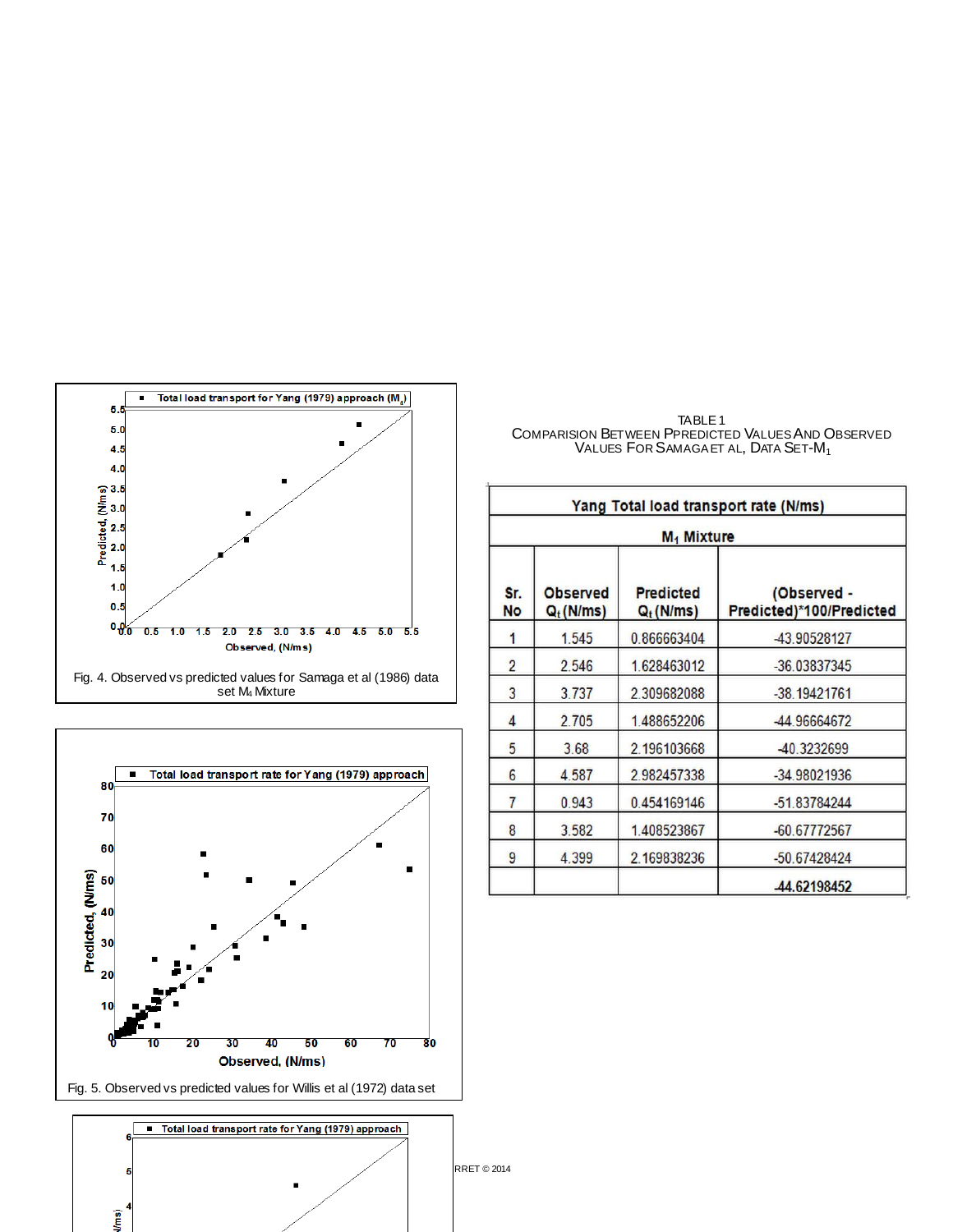#### TABLE 2 COMPARISION BETWEEN PPREDICTED VALUES AND OBSERVED VALUES FOR SAMAGA ET AL, DATA SET-M<sub>2</sub>

| Yang Total load transport rate (N/ms) |                                |                                 |                                         |  |  |  |
|---------------------------------------|--------------------------------|---------------------------------|-----------------------------------------|--|--|--|
|                                       | M <sub>2</sub> Mixture         |                                 |                                         |  |  |  |
| Sr.<br>No                             | <b>Observed</b><br>$Q_t(N/ms)$ | <b>Predicted</b><br>$Q_t(N/ms)$ | (Observed -<br>Predicted)*100/Predicted |  |  |  |
| 1                                     | 1.389                          | 0.847280884                     | -39.00065627                            |  |  |  |
| 2                                     | 2.682                          | 1.716133094                     | -36.0129346                             |  |  |  |
| 3                                     | 3.689                          | 1.973399739                     | -46.50583522                            |  |  |  |
| 4                                     | 2.956                          | 1.451595706                     | -50.89324403                            |  |  |  |
| 5                                     | 4.24                           | 2.541656644                     | -40.05526784                            |  |  |  |
| 6                                     | 5.913                          | 3.330805883                     | -43.66978044                            |  |  |  |
| 7                                     | 3.32                           | 2.174101583                     | -34.51501256                            |  |  |  |
| 8                                     | 5.369                          | 3.268806947                     | -39.11702465                            |  |  |  |
| 9                                     | 6.462                          | 4.348968642                     | -32.69934011                            |  |  |  |
|                                       | -40.27434397                   |                                 |                                         |  |  |  |

TABLE 3 COMPARISION BETWEEN PREDICTED VALUES AND OBSERVED VAL-UES FOR SAMAGA ET AL, DATA SET-M<sub>3</sub>

| Yang Total load transport rate (N/ms) |                                 |                                           |                                         |  |  |  |
|---------------------------------------|---------------------------------|-------------------------------------------|-----------------------------------------|--|--|--|
|                                       | $M_3$ Mixture                   |                                           |                                         |  |  |  |
| Sr.<br>No                             | <b>Observed</b><br>$Q_t$ (N/ms) | <b>Predicted</b><br>Q <sub>t</sub> (N/ms) | (Observed -<br>Predicted)*100/Predicted |  |  |  |
| 1                                     | 5.51                            | 3.1367993                                 | -43.07079344                            |  |  |  |
| 2                                     | 5.765                           | 4.0844178                                 | -29.15146979                            |  |  |  |
| 3                                     | 3.61                            | 2.2516402                                 | -37.62769518                            |  |  |  |
| 4                                     | 2.718                           | 1.2372069                                 | -54.48098051                            |  |  |  |
| 5                                     | 3.512                           | 1.9038214                                 | -45.79096361                            |  |  |  |
| 6                                     | 3.852                           | 3.0936835                                 | -19.68630587                            |  |  |  |
| 7                                     | 3.001                           | 1.6758522                                 | -44.15687548                            |  |  |  |
| 8                                     | 1.897                           | 1.0947261                                 | -42.29171736                            |  |  |  |
| 9                                     | 4.918                           | 3.471243                                  | -29.41758746                            |  |  |  |
|                                       |                                 |                                           | -38.40826541                            |  |  |  |

#### TABLE 4 COMPARISION BETWEEN PPREDICTED VALUES AND OBSERVED VALUES FOR SAMAGA ET AL, DATA SET-M<sup>4</sup>

| Yang Total load transport rate (N/ms)                                                                                      |             |           |              |  |  |  |
|----------------------------------------------------------------------------------------------------------------------------|-------------|-----------|--------------|--|--|--|
| M <sub>4</sub> Mixture                                                                                                     |             |           |              |  |  |  |
| Sr.<br><b>Predicted</b><br>(Observed -<br><b>Observed</b><br>No<br>Predicted)*100/Predicted<br>$Q_t(N/ms)$<br>$Q_t$ (N/ms) |             |           |              |  |  |  |
|                                                                                                                            | 2.34        | 2.8956627 | 23.74627103  |  |  |  |
| 2                                                                                                                          | 4.476       | 5.1463373 | 14.9762585   |  |  |  |
| 3                                                                                                                          | 2.315       | 2.2236182 | -3.947378787 |  |  |  |
| 4                                                                                                                          | 4.143       | 4.6685543 | 12.68535621  |  |  |  |
| 5                                                                                                                          | 1.82        | 1.8449986 | 1.373546746  |  |  |  |
| 6                                                                                                                          | 3.043       | 3.7184669 | 22.19740124  |  |  |  |
|                                                                                                                            | 11.83857582 |           |              |  |  |  |

# **5 STASTICAL PARAMETER TO CHECK THE PREDICTABIL-ITY OF YANG (1979)**

Various stastical parameters such as Root Mean Square Error (RMSE), Discrepancy Ratio (r) and Inequality Coefficient (U) are calculated to analyse the predicted results of the Yang's (1979) macroscopic approach by using Samaga et al (1986) flume data for the four sediment mixture  $(M_1, M_2, M_3, M_4)$ , flume data of Willis et al (1972) and field data of Middle loup river Hubbel et al (1968). Summary of calculated statistical parameters for total load transport rate are shown in table 5, 6 and & respectively.

TABLE 5 SUMMARY OF STATISTICAL PARAMETER OBTAINED USING YANG'S 1979 TOTAL LOAD FUNCTION FOR SAMAGA ET AL.(1986)

| <b>Statistical Parameters</b> |                    |             |                                |                           |                        |  |
|-------------------------------|--------------------|-------------|--------------------------------|---------------------------|------------------------|--|
| Sr.<br>No.                    | Type of<br>mixture | <b>RMSE</b> | <b>Discrepancy</b><br>ratio, r | Inequality<br>coefficient | Avg. $%$<br>error(MNE) |  |
|                               | M-1                | 1.47299     | 0.55378                        | 0.284841                  | -44.6220               |  |
| 2                             | M-2                | 1.70534     | 0.59725                        | 0.246796                  | -40.2743               |  |
| 3                             | $M-3$              | 1.49623     | 0.61591                        | 0.223736                  | $-38.4082$             |  |
|                               | M-4                | 0.499925    | 1.11838                        | 0.073485                  | 11.8386                |  |